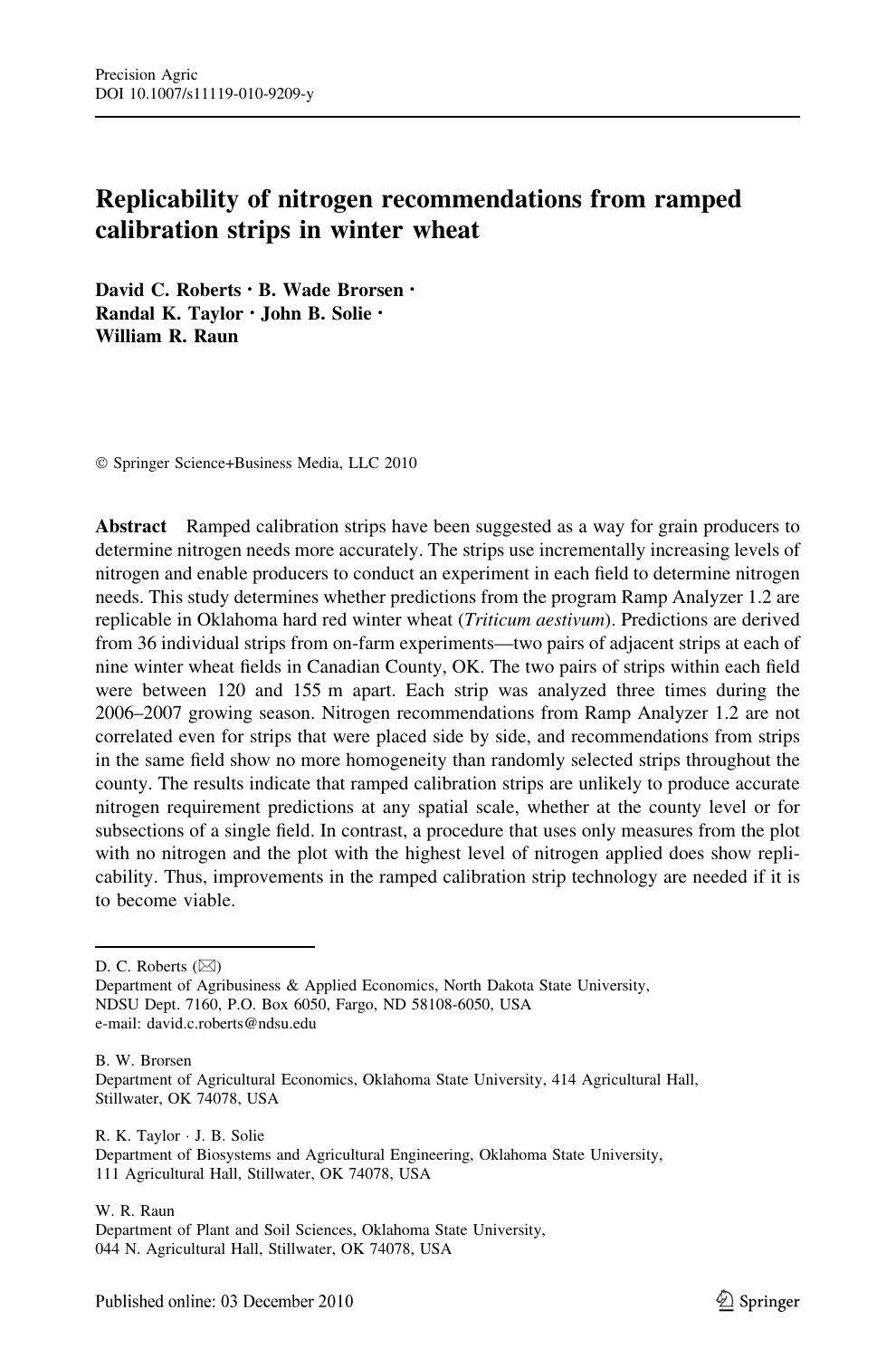Keywords Fertilizer · Nitrogen · Precision agriculture · Ramped calibration strip · Winter wheat

#### Introduction

Potential benefits to producers and the environment have motivated a flurry of research, as well as the development of precision agriculture technologies and techniques to improve nitrogen-use efficiency (NUE) (Cassman et al.  $1998$ ; Greenhalgh and Faeth [2001](#page-11-0); López-Bellido and López-Bellido [2001](#page-11-0); López-Bellido et al. [2004;](#page-11-0) Raun and Johnson [1999](#page-11-0)). Low NUE is due substantially to producers' response to the uncertainty of nitrogen (N) requirements across space and time (Babcock [1992](#page-11-0); Tembo et al. [2008](#page-12-0)). Producers 'overapply'  $N$  in most years and fields because they want to ensure that enough  $N$  is available if crop N requirements are higher than expected.

A ramped calibration strip (RCS) system has been designed to predict crop N requirements based on midseason measures of the normalized difference vegetation index (NDVI) from growing wheat (Arnall et al. [2008](#page-11-0); Raun et al. [2008\)](#page-12-0). The RCS system is based on the assumption that NDVI data at Feekes Growth Stage 5 (Large [1954\)](#page-11-0) are directly related to wheat grain yield (Raun et al. [2008\)](#page-12-0). The Oklahoma Cooperative Extension Service recommends that, shortly after planting, producers who use the RCS prediction technique apply incrementally increasing N rates on one or more strips in a field (Arnall et al. [2008](#page-11-0)). The RCS applicator applies 16 incremental N rates, increasing the N rates sequentially from one end of the strip to the other (Raun et al. [2008\)](#page-12-0). Some N may be applied to the entire field before creating the RCS to prevent early season N stress, or the strip may be superimposed on the rate the farmer usually applies (Arnall et al. [2008](#page-11-0); Raun et al. [2008](#page-12-0)). Producers can either use visual inspection or a hand-held Greenseeker sensor at Feekes Growth Stage 5 (Large [1954](#page-11-0)) to predict the N application rate at which yield will cease to respond to topdressed N. A large part of the impetus behind the development of the RCS method was producer receptiveness to other visual methods for determining midseason topdressed N requirements (Raun et al. [2008](#page-12-0)), such as the calibration stamp technology developed by Raun et al. [\(2005b\)](#page-11-0). To date, no published research has tested the accuracy of RCS-based predictions of crop N requirements, although the RCS system is already in use by some winter wheat producers who have built their own RCS applicators (Raun et al. [2008](#page-12-0)).

If NDVI data recorded from a RCS can reduce uncertainty sufficiently about crop N requirements—including uncertainty caused by spatial variability and by prediction and measurement errors—the RCS might pay for itself by reducing average annual N expense and increasing average yield. The cost of using a RCS might be reduced further if the RCS predicts strong spatial correlation between N requirements for fields in a region. Ample research has shown that average crop yields (and yield potential) vary at regional and subregional scales. For example, based on the European Nomenclature of Territorial Units for Statistics (NTUS), Bakker et al. ([2005\)](#page-11-0) showed that average yield not only varies significantly between large territorial units but also between smaller subdivisions of these, and that the variation in yield is strongly correlated with soil and climate characteristics. Moen et al. ([1994\)](#page-11-0) developed a crop simulation model to predict regional yield potential based on field-level simulation with planting date, soil type and climate data as modeling inputs, pointing out that regional predictions of yield potential could assist producers in identifying reasonable yield goals and economically optimal N application rates. Similarly,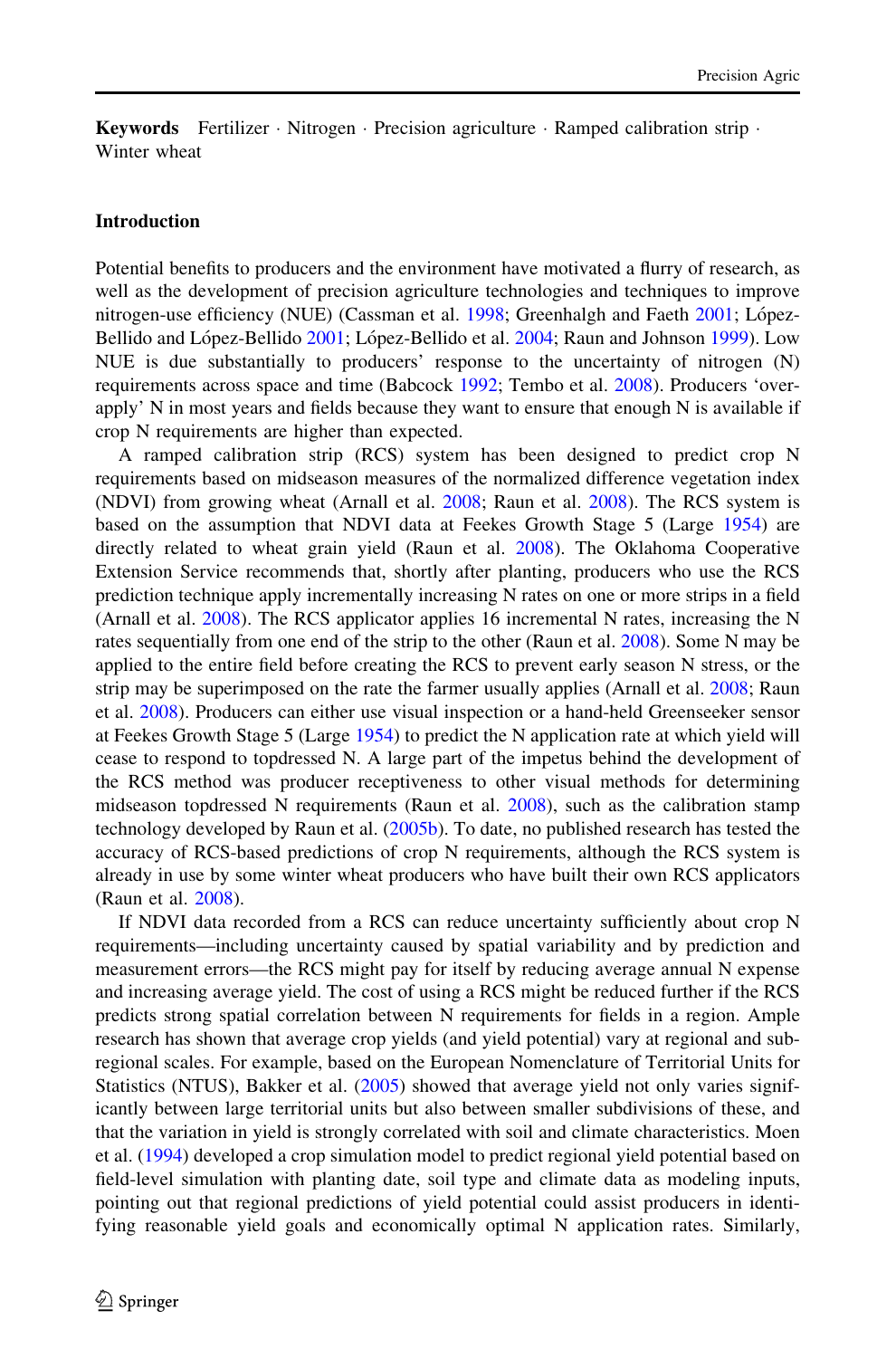Easterling et al. ([1998\)](#page-11-0) created a model to predict wheat yield in the US Great Plains using climate and wheat yield data from 1984 to 1992, and found that their model had the highest predictive power when climate data were disaggregated at a spatial scale of 84 km by 111 km. They also found that spatial disaggregation of soil data did not significantly improve model fit. Although the variation in mineral N availability has also been welldocumented within individual fields (Blackmer et al. [1996](#page-11-0); Scharf et al. [2005;](#page-12-0) Stenberg et al.  $2005$ ), and even at resolutions of less than 1 m<sup>2</sup> in Oklahoma (Solie et al. [1999](#page-12-0)), several studies have determined that it is not *always* profitable to address small-scale spatial variation (Batte [2000](#page-11-0); Biermacher et al. [2009;](#page-11-0) Boyer et al. [2010](#page-11-0)).Thus, a producer might need only one RCS per five fields (if they are close together, similar in soil type and planted on the same date), rather than five or more strips for the same set of fields, as currently recommended (Arnall et al. [2008\)](#page-11-0). Perhaps RCS data could even be collected at experimental stations and then disseminated at no cost to producers. Regional-level information from RCS experiments might be especially valuable to producers who grow wheat for both grain and grazing—a common practice in Oklahoma—because they might find establishing calibration strips to be prohibitively costly due to the need for fencing to exclude cattle. The objective of this paper is to determine the statistical relationships between N recommendations based on RCS predictions at different spatial scales (within and between fields) and at varying times during the same growing season, and to use this statistical analysis to draw inferences regarding the suitability of the RCS method for predicting crop N requirements at the single-field and regional levels.

### Materials and methods

The dataset used consists of observations from nine on-farm RCS trials conducted in Canadian County, Oklahoma. The data are from farmers' fields that were planted in the autumn of 2006. Two pairs of RCSs were established in each field using a topdressed ureaammonium nitrate solution (UAN) shortly after plant emergence. Paired strips were created by making two adjacent passes over the field with the RCS applicator, therefore, the rates in the paired strips increased in opposite directions. The strips began with 242 kg ha<sup> $-1$ </sup>, and every 3 m the N was reduced in 16 equal steps. No N was applied on the seventeenth section. The maximum rate of 242 kg ha<sup>-1</sup> was then applied on an eighteenth section to help in locating the end of the strip. The strips were 4 m wide. The two pairs of strips in each field ranged from 120 to 155 m apart. Figure [1](#page-3-0) shows the basic RCS placement in the on-farm trials in this dataset.

The NDVI data from each strip were obtained with a hand-held Greenseeker optical sensor three times during the growing season. Readings were taken every 0.1 s from 0.6 m wide by 1 cm long sections as the operator walked the down the center of each strip, taking approximately 150 readings. The same operator made each reading, so operator variability was not a source of error. The operator was trained to avoid areas of the strip where bare soil was visible.

The program Ramp Analyzer 1.2 fitted a linear response-plateau function to the NDVI data to determine N requirements (Raun et al. [2008](#page-12-0)). For each RCS reading, N input requirements were predicted in two ways: (1) by direct use of the fitted linear responseplateau parameters to determine the application rate at which NDVI response to N ceased (hereafter called the RCS recommendation) and (2) by using a N fertilizer optimization algorithm (NFOA) developed by Raun et al. [\(2005a\)](#page-11-0) (hereafter called the NFOA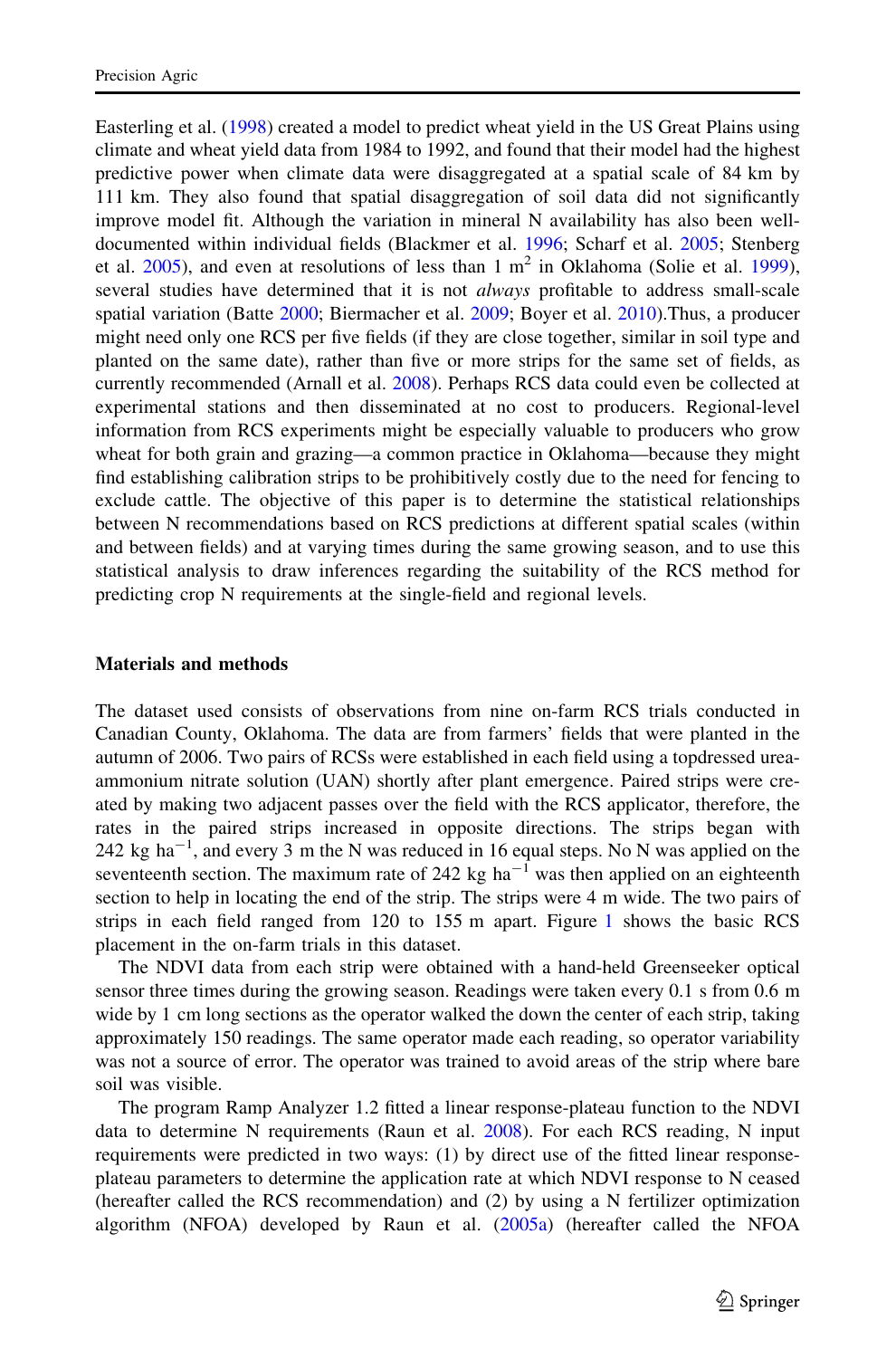<span id="page-3-0"></span>

Fig. 1 Diagram of basic placement of two pairs of ramped calibration strips in an on-farm trial

recommendation). Thus, three RCS and three NFOA recommendations were available for each RCS—one of each type on each of three dates.

A linear plateau model was defined mathematically as

$$
y = \min(a + bN, \text{ Plateau}), \tag{1}
$$

where  $y$  is NDVI,  $N$  is N applied and Plateau is the NDVI plateau at which additional N had no effect on NDVI. Ramp Analyzer 1.2 used a heuristic estimation procedure for the parameters in Eq. 1. The program for this procedure was written in Visual Basic in such a way that it can be solved on a personal digital assistant (PDA). The parameters were selected based on least squares regressions of NDVI against the number of readings taken at that point. These regressions were computed as

$$
NDVIi = \beta_0 + \beta_1 i + \varepsilon_i,
$$
\n(2)

where the coefficients  $\beta_0$  and  $\beta_1$  from this equation are analogous to a and b, respectively, from Eq. 1. To select the intercept and slope parameters, parameters of Eq. 2 were estimated with the first few readings from the strip, and then further values were added one at a time. The intercept and slope parameters were selected from the regression with the largest  $R<sup>2</sup>$ . The plateau level of NDVI was estimated by starting with the last few readings and then further values were added one at a time. The Plateau in Eq. 1 was the value of  $\beta_0$  from the regression in which the slope parameter,  $\beta_1$ , in Eq. 2 was closest to zero. The predicted optimal value of N was the value of N corresponding to the point where the two functions crossed, i.e. (Plateau  $- a$ )/*b*.

The NFOA used only the NDVI values from the part of the strip with no N and those from the part where the highest level was applied. The NFOA had a maximum predicted yield of 6048 kg ha<sup>-1</sup> (90 bu ac<sup>-1</sup>)—the approximate biological maximum yield for rainfed hard red winter wheat in Oklahoma (Raun et al. [2002\)](#page-11-0)—even when the predicted intercept was above this level. Such censoring may mean that the NFOA predicted no N response even when the raw NDVI data clearly showed one. Table [1](#page-4-0) lists the planting dates and sensing dates for each field. These data were used to determine how repeatable NFOA and RCS recommendations were over space and across sensing dates within fields as a measure of the amount of noise present in the predictions.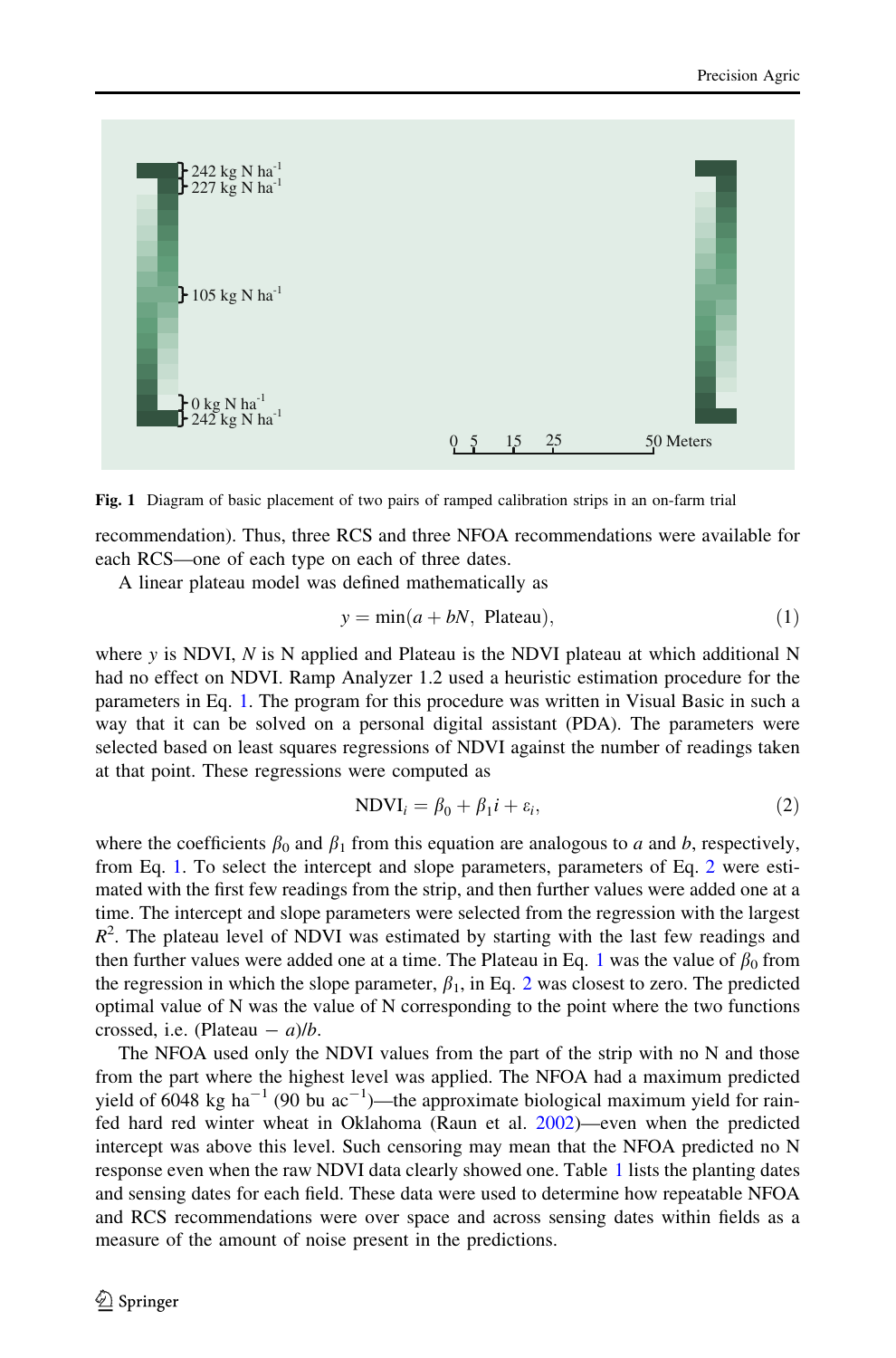| Table 1 Planting date and<br>sensing dates for each field | Field          | Planting date | Sensing dates |
|-----------------------------------------------------------|----------------|---------------|---------------|
|                                                           | 1              | 11/6/2007     | 01/31/2008    |
|                                                           | $\overline{2}$ | 10/10/2007    | 02/01/2008    |
|                                                           |                |               | 02/19/2008    |
|                                                           |                |               | 03/11/2008    |
|                                                           | 3              | 10/14/2007    | 01/31/2008    |
|                                                           |                |               | 02/19/2008    |
|                                                           |                |               | 03/11/2008    |
|                                                           | 4              | 10/12/2007    | 01/31/2008    |
|                                                           |                |               | 02/20/2008    |
|                                                           |                |               | 03/11/2008    |
|                                                           | 5              | 10/5/2007     | 01/31/2008    |
|                                                           |                |               | 02/19/2008    |
|                                                           |                |               | 03/11/2008    |
|                                                           | 6              | 10/9/2007     | 01/23/2008    |
|                                                           |                |               | 01/31/2008    |
|                                                           |                |               | 02/19/2008    |
|                                                           | $\overline{7}$ | 10/12/2007    | 02/04/2008    |
|                                                           |                |               | 02/19/2008    |
|                                                           |                |               | 03/11/2008    |
|                                                           | 8              | 10/12/2007    | 02/04/2008    |
|                                                           |                |               | 02/20/2008    |
|                                                           |                |               | 03/11/2008    |
|                                                           | 9              | 10/10/2007    | 01/31/2008    |

<span id="page-4-0"></span>Precision Agric

The important question of repeatability of RCS and NFOA recommendations across time (within a single growing season) and space was addressed. Poor repeatability of these recommendations at the same strip over time, or weak correlation between recommendations from two adjacent strips would indicate that the RCS or NFOA recommendations were too noisy to be useful in predicting N requirements at the single-field level. Such noise could stem from either measurement error or considerable spatial variability within the field.

Graphical analyses and correlation coefficients were used to determine the strength and significance of the relationships between both RCS and NFOA recommendations from: (1) strips in the same pair at the same sensing date, (2) different pairs (mean recommendation) in the same field at the same sensing date and (3) the same strip at the second and third sensing dates. The second and third sensing dates were chosen because the second date was usually closest to Feekes 5 (Large [1954\)](#page-11-0)—the growth stage at which topdressed N is usually applied—and because the third sensing date (usually in March) was closest to harvest, and might therefore have been the most accurate. The correlation and plot of the relationship between RCS and NFOA recommendations at the same strip for the same sensing date were also calculated.

To provide further statistical confirmation of the graphical results, a Tobit model (Greene [2008\)](#page-11-0) was used because the N recommendations are truncated at zero to avoid recommending a negative amount of N. The following no-intercept Tobit model was estimated:

02/19/2008 03/11/2008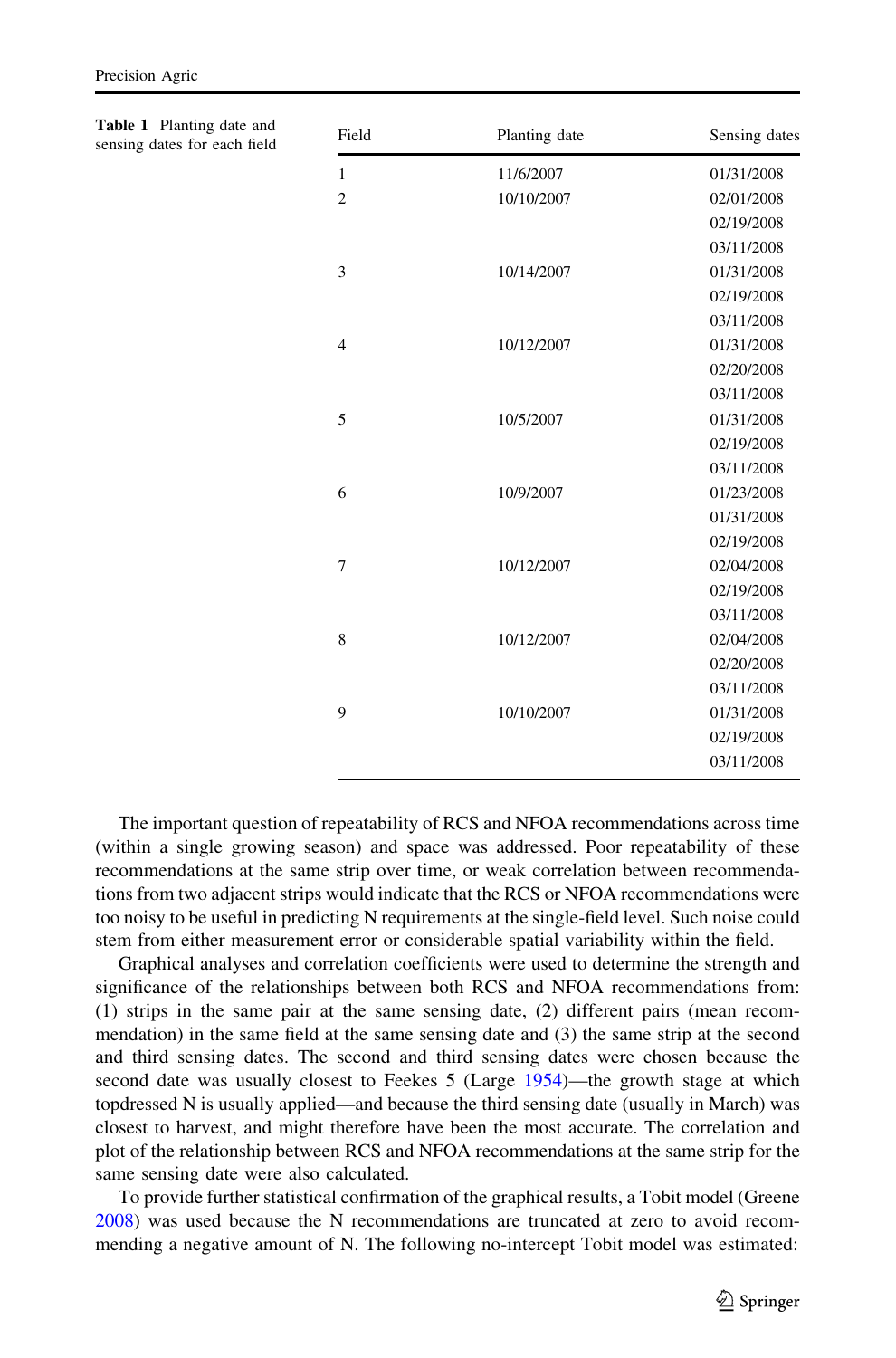$$
r_{ijt} = \begin{cases} \sum_{j=1}^{J} \gamma_j D_j & \text{if } r_{ijt}^* = \sum_{j=1}^{J} \gamma_j D_j + \varepsilon_{ijt} > 0\\ 0 & \text{if } r_{ijt}^* = \sum_{j=1}^{J} \gamma_j D_j + \varepsilon_{ijt} \le 0, \end{cases}
$$
(3)

where  $r_{ii}$  is the recommended N application rate on strip *i* in pair *j* on sensing date *t*,  $\gamma_i$  is a fixed effect for pair j,  $D_i$  is an indicator variable equal to one for pair j and zero otherwise,  $r_{ijt}^*$  is a latent variable representing the level of N (including residual and applied N) the plants in strip i in pair j on sensing date t need to reach the predicted plateau yield,  $\varepsilon_{ijt}$  is a random error term distributed with a mean of zero and variance,  $\sigma_{\varepsilon}^2$ , and J is the number of strip pairs.

The first hypothesis tested was that N requirement predictions from the RCS did not vary between pairs within the same field, i.e.  $\gamma_1 = \gamma_2, \gamma_3 = \gamma_4, \ldots, \gamma_{J-1} = \gamma_J$ . Rejection of this hypothesis would indicate that predicted N requirements from the RCS varied consistently by pair within each field. Failure to reject the hypothesis would indicate that RCS recommendations from strips in one pair are no more homogeneous than randomly selected recommendations from strips in the field, because either there was little variation in actual N requirements among locations within a field or the RCS was not precise enough to detect this variation. If the RCS lacks predictive power because of noise, this means it cannot be used successfully to predict N requirements for nearby fields. Next, the model was restricted so that predicted N requirements could not vary by field, i.e.  $\gamma_i = \gamma_v, \forall j, y$ , to determine whether the RCS detected significant variation in N requirements between fields. Failure to reject this restriction would indicate that RCS recommendations within one field are no more homogeneous than randomly selected recommendations from Canadian County as a whole. Equation [3](#page-4-0) was then re-estimated using the NFOA predictions as the dependent variable  $(r_{ijt})$  to determine whether the NFOA recommendations varied consistently within and between fields.

### Results and discussion

Figure [2](#page-6-0) shows scatter plots and the correlations of N recommendations from strips in the same pair at the same sensing date for the RCS (Fig. [2](#page-6-0)a) and NFOA (Fig. [2b](#page-6-0)). The correlation between RCS recommendations from adjacent strips in Fig. [2](#page-6-0)a is slightly negative, although not significant ( $p = 0.61$ ). This result indicates that the RCS is a noisy predictor of N requirements. On the other hand, the correlation between NFOA recommendations from adjacent strips in Fig. [2](#page-6-0)b is 0.56, and is statistically significant  $(p<0.01)$ . Figure [3](#page-6-0)a shows the mean RCS recommendation from one pair of strips plotted against the mean RCS recommendation from the other pair of strips in the same field at the same sensing date. Figure [3](#page-6-0)b plots the NFOA recommendations in the same way. The mean RCS recommendations from pairs in the same field have a weak correlation (0.01) that is not statistically significant ( $p = 0.98$ ). However, the mean NFOA recommendations from the different pairs are strongly correlated ( $r = 0.74$ ,  $p < 0.01$ ). Because RCS recommendations from *adjacent* strips are not correlated, lack of correlation between mean recommendations from strips in the same field probably indicates that variation in RCS recommendations was caused predominantly by noisy measurements rather than by actual variation in N requirements within the field. Although N requirements almost certainly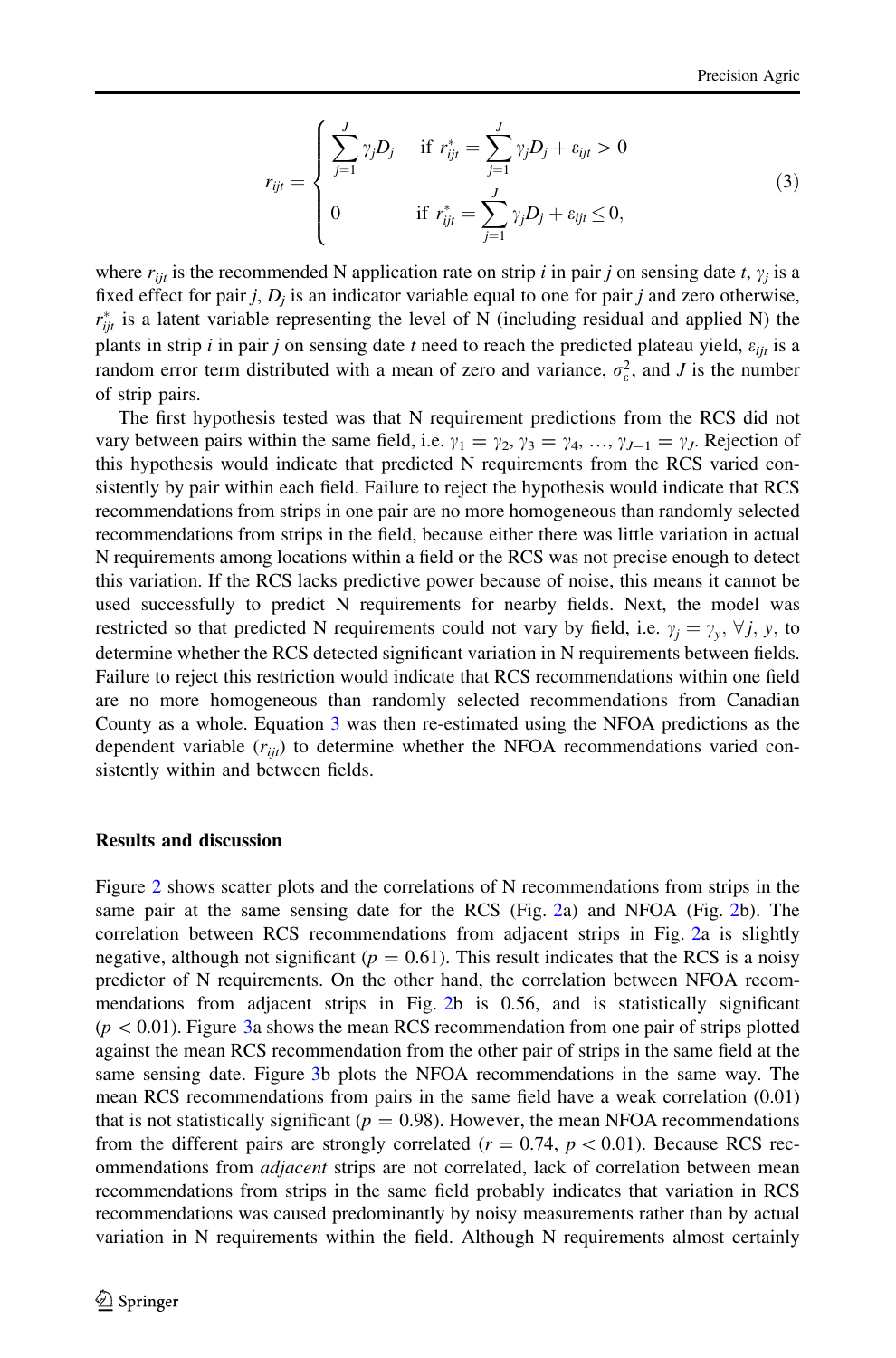<span id="page-6-0"></span>

Fig. 2 a Ramped calibration strip recommendation for one strip versus that from the other strip in the same pair at the same sensing date and b nitrogen fertilizer optimization algorithm recommendation for one strip versus that from the other strip in the same pair at the same sensing date, for all nine experiments



Fig. 3 a Mean ramped calibration strip recommendation from one pair of strips versus that from the other pair in the same field at the same sensing date and b mean nitrogen fertilizer optimization algorithm recommendation from one pair of strips versus that from the other pair in the same field at the same sensing date, for all nine experiments

varied throughout and amongst the trial fields (Lobell et al. [2005](#page-11-0); Mamo et al. [2003;](#page-11-0) Scharf et al. [2005\)](#page-12-0), the RCS recommendations did not match expected patterns of spatial variation in N requirements, e.g. strong positive correlation between N requirements at proximal locations, or even positive correlation between N requirements in different parts of the same field.

Figure [4a](#page-7-0), b shows scatter plots of recommendations at the same strip at the second sensing date (usually February) and the third sensing date (usually March) for the RCS and NFOA, respectively. For the RCS, the correlation is 0.10 and is not statistically significant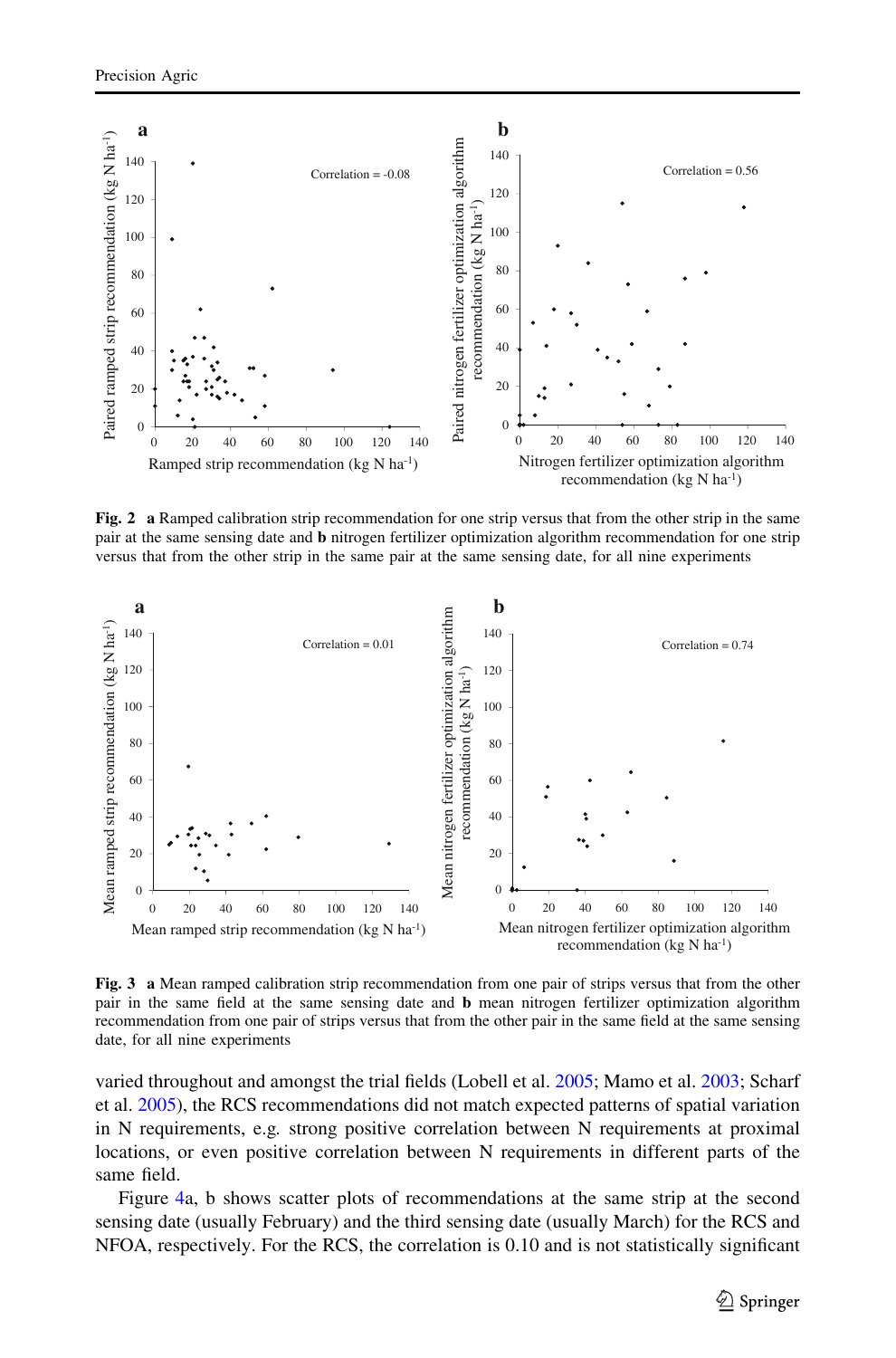<span id="page-7-0"></span>

Fig. 4 a Ramped calibration strip recommendation in mid-March versus that from the same strip in mid-February and **b** nitrogen fertilizer optimization algorithm recommendation in mid-March versus that from the same strip in mid-February, for all nine experiments

 $(p = 0.57)$ . The correlation for the NFOA recommendations is 0.56 and is significant at the 0.01 confidence level. The weak correlation between N recommendations from the same RCS in February and March is particularly disconcerting as it indicates that a RCS is likely to give widely disparate N recommendations on different dates. Thus, in this set of fields in 2006, the RCS was almost certainly not an adequate predictor of crop N requirements. One caveat is that, while our dataset includes nine fields, it includes only one year. A single county-wide weather event in 2006 could have caused the weak correlation between RCS recommendations at the different sensing dates. Even so, given the lack of expected spatial patterns in RCS N recommendations, lack of temporal correlation between recommendations from the same strip is not surprising.

One reason the NFOA recommendations show stronger spatial and temporal correlation may be the NFOA's propensity to predict optimal rates of 0 kg  $ha^{-1}$ . The NFOA restricts the predicted plateau yield for each strip to be no greater than  $6048 \text{ kg ha}^{-1}$ . Thus, when the NFOA predicts a yield intercept  $>6048$  kg ha<sup>-1</sup>, the predicted plateau yield is still no greater than  $6048 \text{ kg ha}^{-1}$ , without regard to NDVI response to N.

Figure [5](#page-8-0) shows a scatter plot of the NFOA recommendations against those of RCS from the same strip at the same sensing date. Note that the NFOA often recommends no N application, whereas the RCS recommends applying N in 36 out of 100 observations. Even when NDVI data indicate an N response, i.e. the average NDVI reading at one end of the strip is different from that at the other end, the NFOA still assumes no N response by assuming that the relationship between NDVI and yield is estimated without error.

The estimated parameters of Eq. [3](#page-4-0) for the RCS recommendations are given in Table [2](#page-8-0). The model with pair effects allows the mean predicted N requirement to be unique for each pair of adjacent strips, whereas the model with field effects is restricted such that pairs in the same field must have the same mean prediction, and the pooled model assumes the same mean N requirement for all strips in the dataset.

To determine whether the field itself affects the RCS N recommendation, the field effects model was tested against the pooled model using a likelihood ratio test. The null hypothesis that the field does not affect RCS N recommendations cannot be rejected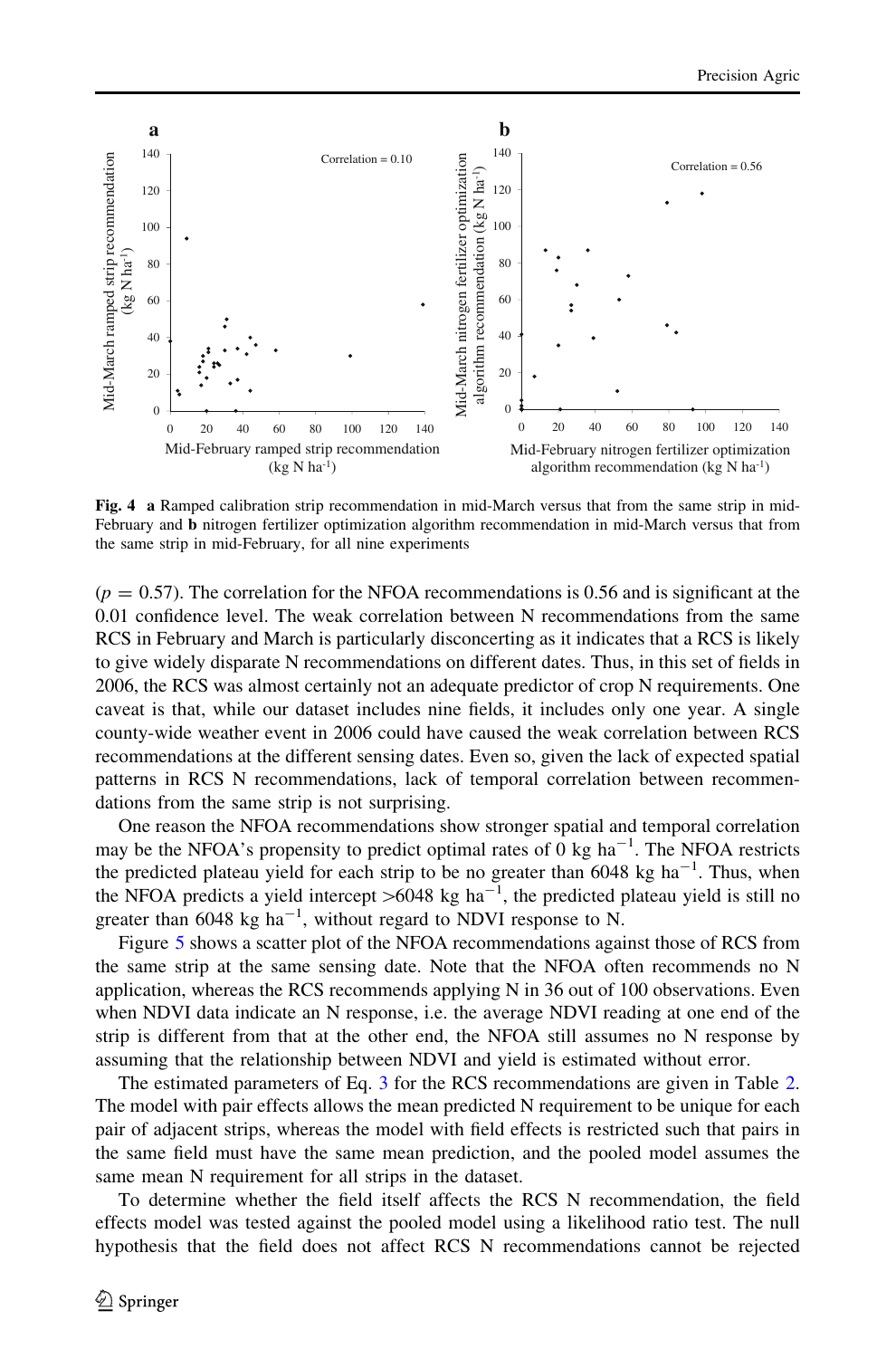# fertilizer optimization algorithm recommendation from the same strip at the same sensing date for all nine experiments

<span id="page-8-0"></span>

Table 2 Mean ramped strip recommendation, with and without fixed effects for strip pair and field

| Parameter                | Definition               | Model                |                            |                                     |  |
|--------------------------|--------------------------|----------------------|----------------------------|-------------------------------------|--|
|                          |                          | Pair effects         | Field effects <sup>a</sup> | Pooled <sup>b</sup>                 |  |
| $\gamma_1$               | Fixed effect for pair 1  | 10.08<br>(21.18)     | (16.07)<br>19.04           | $35.19***^{\rm c}$ $(3.42)^{\rm d}$ |  |
| $\gamma_{2}$             | Fixed effect for pair 2  | 28.00<br>(21.18)     | (16.07)<br>19.04           | $35.19***$<br>(3.42)                |  |
| $\gamma_3$               | Fixed effect for pair 3  | $65.15***(12.23)$    | $48.91***$ $(9.28)$        | 35.19***<br>(3.42)                  |  |
| $\gamma_4$               | Fixed effect for pair 4  | $32.67***$ (12.23)   | $48.91***$ $(9.28)$        | $35.19***$<br>(3.42)                |  |
| $\gamma_{5}$             | Fixed effect for pair 5  | $59.36***$ (12.23)   | 49.75*** (9.28)            | $35.19***$<br>(3.42)                |  |
| $\gamma_6$               | Fixed effect for pair 6  | $40.13***(12.23)$    | $49.75***(9.28)$           | 35.19***<br>(3.42)                  |  |
| $\gamma$ 7               | Fixed effect for pair 7  | $35.47***$ $(12.23)$ | $23.07**$<br>(9.37)        | $35.19***$<br>(3.42)                |  |
| $\gamma_8$               | Fixed effect for pair 8  | (12.54)<br>10.40     | $23.07**$<br>(9.37)        | 35.19***<br>(3.42)                  |  |
| $\gamma$ <sub>9</sub>    | Fixed effect for pair 9  | $26.88**$<br>(12.23) | $31.08***$ (9.28)          | $35.19***$<br>(3.42)                |  |
| $\gamma_{10}$            | Fixed effect for pair 10 | $35.28***(12.23)$    | $31.08***$ (9.28)          | $35.19***$<br>(3.42)                |  |
| $\gamma_{11}$            | Fixed effect for pair 11 | $35.47***$ $(12.23)$ | $34.91***$ (9.28)          | 35.19***<br>(3.42)                  |  |
| $\gamma_{12}$            | Fixed effect for pair 12 | $34.35***$ $(12.23)$ | $34.91***$ $(9.28)$        | $35.19***$<br>(3.42)                |  |
| $\gamma_{13}$            | Fixed effect for pair 13 | (12.51)<br>16.07     | $18.61**$ (9.49)           | 35.19***<br>(3.42)                  |  |
| $\gamma_{14}$            | Fixed effect for pair 14 | (12.48)<br>21.72*    | $18.61***$ (9.49)          | $35.19***$<br>(3.42)                |  |
| $\gamma_{15}$            | Fixed effect for pair 15 | (12.23)<br>24.64**   | $33.13***$ (9.28)          | 35.19***<br>(3.42)                  |  |
| $\gamma_{16}$            | Fixed effect for pair 16 | $41.63***$ $(12.23)$ | $33.13***$ (9.28)          | 35.19***<br>(3.42)                  |  |
| $\gamma_{17}$            | Fixed effect for pair 17 | $68.48***$ (12.33)   | $47.25***$ (9.34)          | $35.19***$<br>(3.42)                |  |
| $\gamma_{18}$            | Fixed effect for pair 18 | $26.69**$<br>(12.23) | $47.25***$ (9.34)          | 35.19***<br>(3.42)                  |  |
| $\sigma_{\varepsilon}^2$ | Variance of error        | 29.95***<br>(2.18)   | $32.15***$ $(2.34)$        | 34.05***<br>(2.48)                  |  |
| Log Likelihood           |                          | $-466.79$            | $-473.43$                  | $-479.26$                           |  |

*Note*: Units are kg ha<sup>-1</sup>

<sup>a</sup> This model is restricted such that  $\gamma_1 = \gamma_2, \gamma_3 = \gamma_4, \gamma_5 = \gamma_6, ..., \gamma_{17} = \gamma_{18}$ 

<sup>b</sup> This model is restricted such that  $\gamma_1 = \gamma_2, \gamma_3 =, ..., = \gamma_{18}$ 

 $c$  One, two or three asterisks (\*) indicate statistical significance at the 0.10, 0.05 or 0.01 confidence level, respectively

<sup>d</sup> Numbers in parentheses are standard errors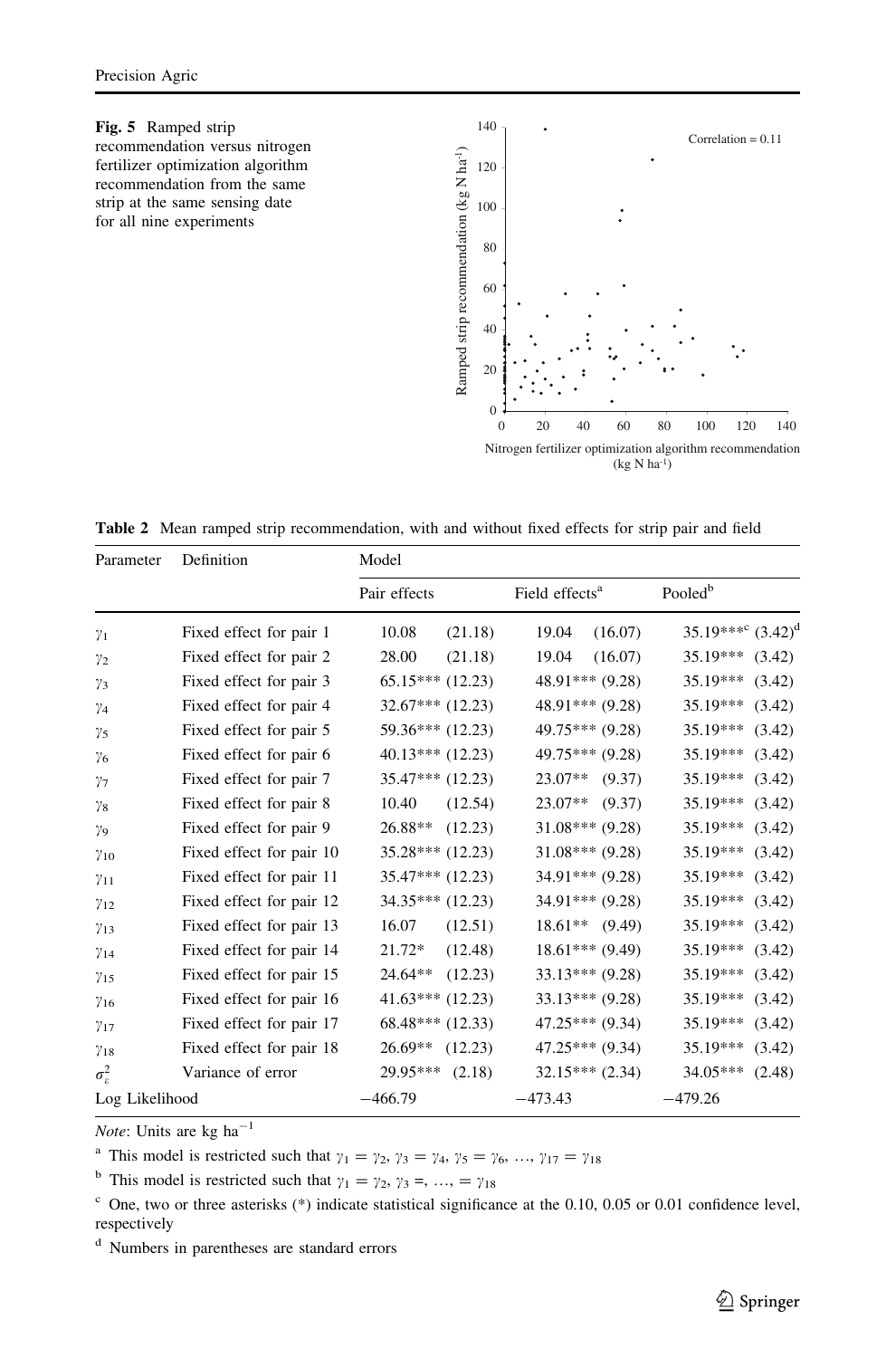$(LR = 11.66 < \text{critical value} = 13.36, 1 \text{ df}, \alpha = 0.01)$ , suggesting that the RCS recommendation system does not detect variation in N requirements among fields, or that RCS N recommendations within a field are no more homogeneous than recommendations from randomly selected strips from Canadian county. Because variation in N requirements among fields is well documented (Lobell et al. [2005;](#page-11-0) Mamo et al. [2003;](#page-11-0) Washmon et al. [2002\)](#page-12-0), this result probably indicates that the RCS system is not precise enough to detect such variability, and cannot make accurate N recommendations at the county-level. The likelihood ratio test to determine whether mean N recommendations vary among pairs of adjacent strips also fails to reject the null hypothesis of no difference  $(LR = 24.94 <$  critical value = 27.59, 17 df,  $\alpha = 0.05$ ). The inference is that recommendations from two adjacent strips in a pair selected at random are no more homogeneous than readings from two randomly selected strips from different pairs—perhaps on opposite sides of Canadian county. The fact that RCS predictions of N requirements do not show more homogeneity within pairs than within the field as a whole indicates that the predictions are imprecise. The lack of replicability of RCS N requirement predictions over space (especially between strips in the same pair) might be caused by considerable smallscale spatial variation in N requirements within and amongst the strips in a single field. However, the finding that N recommendations from the same strip show no repetition on different dates within the same growing season indicates that the RCS N requirement predictions are simply very noisy. It is clear from Raun et al. [\(2005a\)](#page-11-0) that the relationship between midseason NDVI data and yield not only varies from field-to-field and year-toyear but also that the error terms in the estimated relationship are heteroskedastic, i.e. the variance of the error increases with NDVI. This means that large small-scale variation in NDVI, especially when NDVI values are large, does not necessarily indicate considerable small-scale variation in yield potential or crop N requirements. Yet, such variation in NDVI readings over the length of a RCS could result in systematic errors in the N response function and flawed N recommendations. This issue might be attenuated by using shorter RCSs, which would presumably exhibit less within-strip spatial variation in NDVI response to N.

Table [3](#page-10-0) gives the mean N application rate recommended by the NFOA with and without fixed effects for the strip pair and field, as estimated by Eq. [3.](#page-4-0) The null hypothesis that NFOA N recommendations do not differ among fields is rejected ( $LR = 113.48$ ) > critical value = 20.09, 8 df,  $\alpha$  = 0.01). Thus, it is possible that the NFOA detects actual variation in N requirements in different fields. Including pair effects slightly improves the model fit relative to field effects alone (LR = 19.06 > critical value = 16.92, 9 df,  $\alpha$  = 0.05), providing evidence of modest spatial variation within the fields. The clear replicability of the NFOA recommendations provides evidence that the lack of replicability of the RCS recommendations is not because of some anomaly in the sites.

Why are the RCS predictions so inaccurate when the RCS uses more observations than does the NFOA? One possible source of error is the heuristic estimation algorithm that was used. It may be possible to obtain more accurate estimates of the parameters of the linear plateau model with nonlinear least squares or nonlinear maximum likelihood. Another possible weakness occurs when an area being sensed has bare ground. These cases create errors with large negative skewness, and the estimation procedure used by Ramp Analyzer 1.2 might be overly sensitive to these observations. Estimating a stochastic frontier function, as in Coelli ([1996](#page-11-0)), would provide one way to remove the effects of these outliers. Another problem can occur when the response to  $N$  is almost flat. In this case, even a small change in measurement can change the recommendation from a very high level of N to a very low level.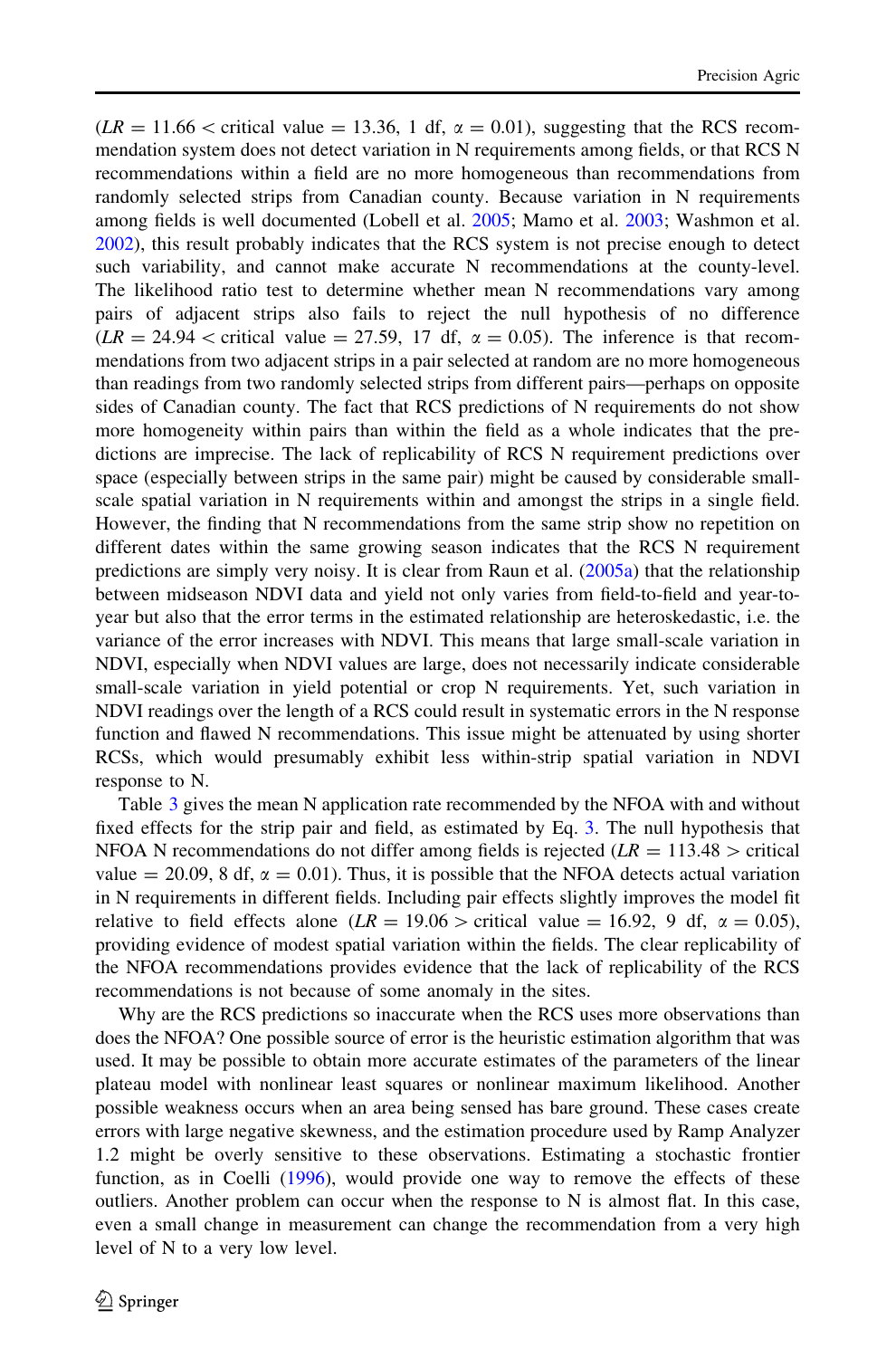| Parameter          | Definition               | Model                |                            |                                     |  |  |
|--------------------|--------------------------|----------------------|----------------------------|-------------------------------------|--|--|
|                    |                          | Pair effects         | Field effects <sup>a</sup> | Pooled <sup>b</sup>                 |  |  |
| $\gamma_1$         | Fixed effect for pair 1  | 7.28<br>(19.12)      | 10.64<br>(15.47)           | $16.11***^{\rm c}$ $(6.24)^{\rm d}$ |  |  |
| $\gamma_{2}$       | Fixed effect for pair 2  | 14.00<br>(19.12)     | 10.64<br>(15.47)           | $16.11***$<br>(6.24)                |  |  |
| $\gamma_3$         | Fixed effect for pair 3  | $-156.84$<br>(0.00)  | $-46.00***(17.01)$         | $16.11***$<br>(6.24)                |  |  |
| $\gamma_4$         | Fixed effect for pair 4  | $-30.53*$<br>(16.83) | $-46.00***(17.01)$         | $16.11***$<br>(6.24)                |  |  |
| $\gamma_{5}$       | Fixed effect for pair 5  | $63.65***$ $(11.04)$ | $63.00***$<br>(8.93)       | $16.11***$<br>(6.24)                |  |  |
| $\gamma_6$         | Fixed effect for pair 6  | $62.35***$ $(11.04)$ | $63.00***$<br>(8.93)       | $16.11***$<br>(6.24)                |  |  |
| $\gamma_7$         | Fixed effect for pair 7  | $-156.84$<br>(0.00)  | $-186.66$<br>(0.00)        | $16.11***$<br>(6.24)                |  |  |
| $\gamma_8$         | Fixed effect for pair 8  | $-156.84$<br>(0.00)  | (0.00)<br>$-186.66$        | $16.11***$<br>(6.24)                |  |  |
| $\gamma_{9}$       | Fixed effect for pair 9  | $107.71***$ (11.04)  | 81.48***<br>(8.93)         | $16.11***$<br>(6.24)                |  |  |
| $\gamma_{10}$      | Fixed effect for pair 10 | $55.25***(11.04)$    | 81.48***<br>(8.93)         | $16.11***$<br>(6.24)                |  |  |
| $\gamma_{11}$      | Fixed effect for pair 11 | $43.12***(11.04)$    | 26.81***<br>(9.20)         | $16.11***$<br>(6.24)                |  |  |
| $\gamma_{12}$      | Fixed effect for pair 12 | 9.86<br>(12.00)      | 26.81***<br>(9.20)         | $16.11***$<br>(6.24)                |  |  |
| $\gamma_{13}$      | Fixed effect for pair 13 | $26.74**$<br>(11.23) | 39.94***<br>(9.06)         | $16.11***$<br>(6.24)                |  |  |
| $\gamma_{14}$      | Fixed effect for pair 14 | $53.94***$ (11.15)   | 39.94***<br>(9.06)         | $16.11***$<br>(6.24)                |  |  |
| $\gamma_{15}$      | Fixed effect for pair 15 | $-29.28*$<br>(16.63) | $-45.06***$ (16.81)        | $16.11***$<br>(6.24)                |  |  |
| $\gamma_{16}$      | Fixed effect for pair 16 | $-156.84$<br>(0.00)  | $-45.06***(16.81)$         | $16.11***$<br>(6.24)                |  |  |
| $\gamma_{17}$      | Fixed effect for pair 17 | $45.36***(11.17)$    | 40.42***<br>(8.99)         | $16.11***$<br>(6.24)                |  |  |
| $\gamma_{18}$      | Fixed effect for pair 18 | $36.03***(11.04)$    | $40.42***$<br>(8.99)       | $16.11***$<br>(6.24)                |  |  |
| $\sigma_{\rm s}^2$ | Variance of error        | 27.04***<br>(2.53)   | 30.93***<br>(2.89)         | 55.42***<br>(5.56)                  |  |  |
| Log Likelihood     |                          | $-292.12$            | $-301.65$                  | $-358.39$                           |  |  |

<span id="page-10-0"></span>Table 3 Mean nitrogen fertilizer optimization algorithm recommendation, with and without fixed effects for strip pair and field

Note: Units are kg ha $^{-1}$ 

<sup>a</sup> This model is restricted such that  $\gamma_1 = \gamma_2, \gamma_3 = \gamma_4, \gamma_5 = \gamma_6, ..., \gamma_{17} = \gamma_{18}$ 

<sup>b</sup> This model is restricted such that  $\gamma_1 = \gamma_2, \gamma_3 =, ..., = \gamma_{18}$ 

 $c$  One, two, or three asterisks (\*) indicate statistical significance at the 0.10, 0.05 or 0.01 confidence level, respectively

<sup>d</sup> Numbers in parentheses are standard errors

## **Conclusions**

First and foremost, the results indicate that the use of Ramp Analyzer 1.2 and RCS is too noisy a method to be useful to predict accurately and consistently optimal N application levels at any spatial scale, i.e. at the regional, single-field or sub-field levels. Thus, the RCS method needs substantial modification to improve its predictive power. Potential ways to improve the RCS approach include using shorter strips and more statistically advanced estimation procedures. Incorporating RCS data into a Bayesian statistical framework could improve the value of the RCS method by enabling it to be used in conjunction with other readily available data, such as historical yields and weather data. Research that validates the predictive power of the RCS technology is lacking, although many producers find the visual information acquired from the strips appealing. What is clear from the results of this analysis is that further research and development are necessary to improve and verify the accuracy of RCS N recommendations.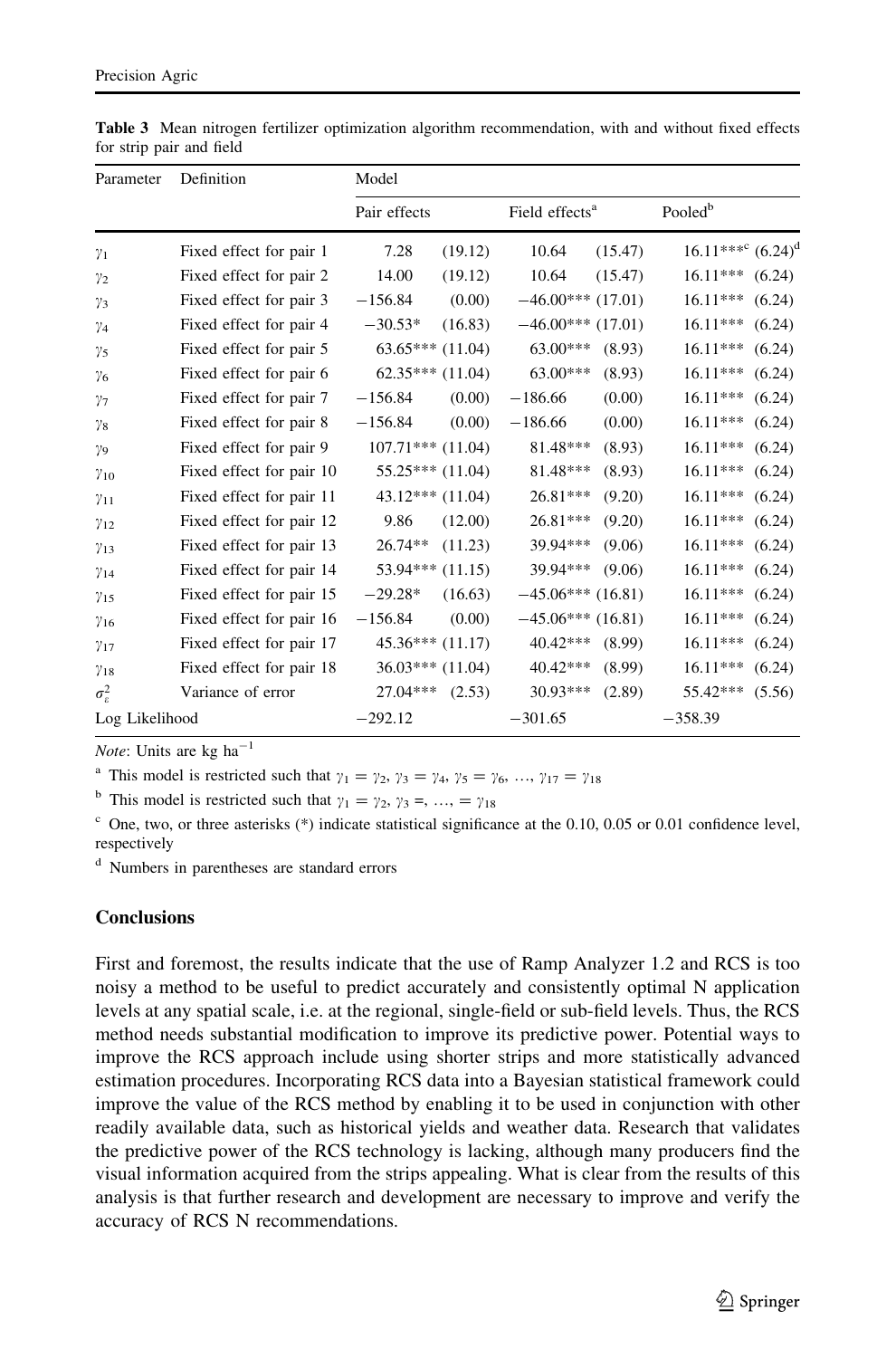<span id="page-11-0"></span>Acknowledgments This research was partially funded by the Target Research Initiative Program of the Oklahoma Agricultural Experiment Station. The authors thank the editor of Precision Agriculture, as well as the two anonymous peer reviewers for their helpful insights and suggestions.

#### References

- Arnall, D. B., Edwards, J. T., & Godsey, C. B. (2008). Reference strip series: Applying your nitrogen-rich and ramped calibration strips. Oklahoma Cooperative Extension Service Fact Sheet CR-2255, Stillwater, OK, USA.
- Babcock, B. A. (1992). The effects of uncertainty on optimal nitrogen applications. Review of Agricultural Economics, 14, 271–280.
- Bakker, M. M., Govers, G., Ewert, F., Rounsevell, M., & Jones, R. (2005). Variability in regional wheat yields as a function of climate, soil and economic variables: Assessing the risk of confounding. Agriculture, Ecosystems and Environment, 110, 195–209.
- Batte, M. T. (2000). Factors influencing the profitability of precision farming systems. *Journal of Soil and* Water Conservation, 55, 12–18.
- Biermacher, J., Epplin, F. M., Brorsen, B. W., Solie, J. B., & Raun, W. R. (2009). Economic feasibility of site-specific optical sensing for managing nitrogen fertilizer for growing wheat. Precision Agriculture, 10, 213–230.
- Blackmer, T. M., Schepers, J. S., Varvel, G. E., & Meyer, G. E. (1996). Analysis of aerial photography for nitrogen stress within corn fields. Agronomy Journal, 88, 729–733.
- Boyer, C. N., Brorsen, B. W., Solie, J. B., & Raun, W. R. (2010). Profitability of variable rate nitrogen application in wheat production. Precision Agriculture. [http://dx.doi.org/10.1007/s11119-010-9190-5.](http://dx.doi.org/10.1007/s11119-010-9190-5)
- Cassman, K. G., Peng, S., Olk, D. C., Ladha, J. K., Reichardt, W., Doberman, A., et al. (1998). Opportunities for increased nitrogen-use efficiency from improved resource management in irrigated rice systems. Field Crops Research, 56, 7–39.
- Coelli, T. (1996). A guide to FRONTIER version 4.1: A computer program for frontier production and cost function estimation. CEPA working paper 96/07. Armidale, Australia: University of New England.
- Easterling, W. E., Weiss, A., Hays, C. J., & Mearns, L. O. (1998). Spatial scales of climate information for simulating wheat and maize productivity: The case of the US Great Plains. Agricultural and Forest Meteorology, 90, 51–63.
- Greene, W. H. (2008). Econometric analysis (6th ed.). Upper Saddle River, NJ: Prentice-Hall.
- Greenhalgh, S., & Faeth, P. (2001). A potential integrated water quality strategy for the Mississippi River Basin and the Gulf of Mexico. The Scientific World, 1, 976–983.
- Large, E. C. (1954). Growth stages in cereals: Illustration of the Feekes Scale. Plant Pathology, 3, 128–129.
- Lobell, D. B., Ortiz-Monasterio, J. I., Asner, G. P., Naylor, R. L., & Falcon, W. P. (2005). Combining field surveys, remote sensing, and regression trees to understand yield variations in an irrigated wheat landscape. Agronomy Journal, 97, 241–249.
- López-Bellido, R. J., & López-Bellido, L. (2001). Efficiency of nitrogen in wheat under Mediterranean conditions: Effect of tillage, crop rotation and N fertilization. Field Crops Research, 71, 31–46.
- López-Bellido, R. J., Shepherd, C. E., & Barraclough, P. B. (2004). Predicting post-anthesis N requirements of bread wheat with a Minolta SPAD Meter. European Journal of Agronomy, 20, 313–320.
- Mamo, M., Malzer, G. L., Mulla, D. J., Huggins, D. R., & Strock, J. (2003). Spatial and temporal variation in economically optimum nitrogen rate for corn. Agronomy Journal, 95, 958–964.
- Moen, T. N., Kaiser, H. M., & Riha, S. J. (1994). Regional yield estimation using a crop simulation model: Concepts, methods and validation. Agricultural Systems, 46, 79–92.
- Raun, W. R., & Johnson, G. V. (1999). Improving nitrogen use efficiency for cereal production. Agronomy Journal, 91, 357–363.
- Raun, W. R., Solie, J. B., Johnson, G. V., Stone, M. L., Mullen, R. W., Freeman, K. W., et al. (2002). Improving nitrogen use efficiency in cereal grain production with optical sensing and variable rate application. Agronomy Journal, 94, 815–820.
- Raun, W. R., Solie, J. B., Stone, M. L., Martin, K. L., Freeman, K. W., Mullen, R. W., et al. (2005a). Optical sensor-based algorithm for crop nitrogen fertilization. Communications in Soil Science and Plant Analysis, 36, 2759–2781.
- Raun, W. R., Solie, J. B., Stone, M. L., Zavodny, D. L., Martin, K. L., & Freeman, K. W. (2005b). Automated calibration stamp technology for improved in-season nitrogen fertilization. Agronomy Journal, 97, 338–342.